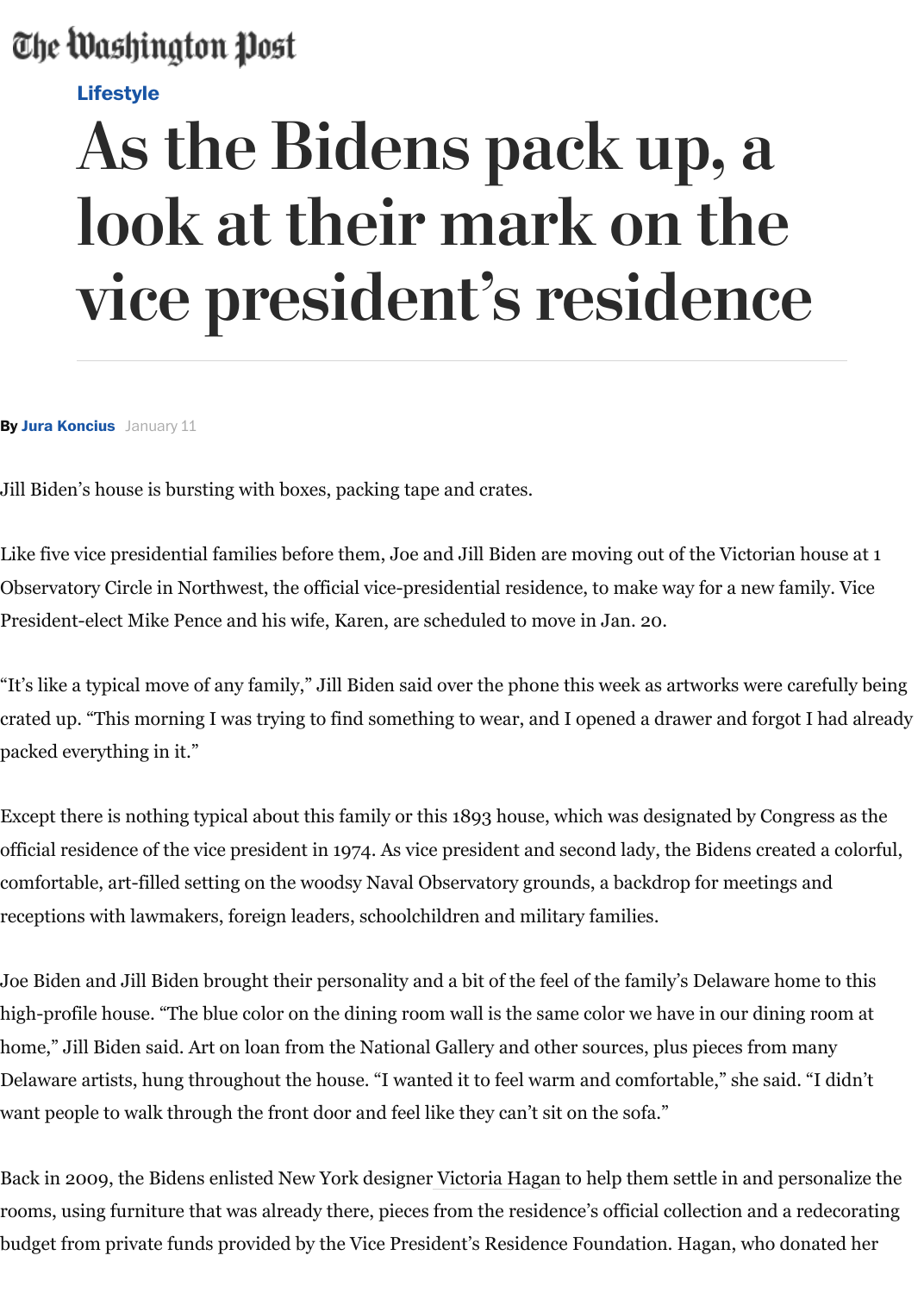design services, used American fabric vendors for the upholstery and window treatments.

"It wasn't necessarily about the decorating, it was about helping them feel comfortable and putting the bits and pieces together so they could entertain in a public, formal way, as well as have their own private moments," Hagan said. "It's a very welcoming home and not pretentious."

Dick and Lynne Cheney and their interior designer, Frank Babb Randolph, had used a neutral color scheme of creams and celadons. The Bidens chose a more vibrant backdrop on the main floor for the large foyer, dining room, living room, library and sunroom. "We chose a palette that reflected them: a strong sapphire blue in the dining room, deep forest green in the library and daffodil yellow in the living room," Hagan said. In the library, where the vice president held many meetings, striped wallpaper set off shelves of books and framed photos, a crackled leather sofa and club chairs upholstered in green plaid flannel. Upstairs, Hagan worked on the secondfloor master bedroom suite and the four bedrooms on the third floor, which would often be the site of grandchildren's sleepovers.

Over the eight years, the rooms were tweaked and refreshed. One of Hagan's latest projects was a newly remodeled apple-green sunroom, which sparkles with light and has views of the garden. It's the room the Bidens love the most. "I love to go in that room and sit on the couch and grade papers or have meetings," Jill Biden said. "Often they put a round table in there and we would have dinner or lunch." This is where the Bidens hosted the Pences for a pan-seared sea bass lunch soon after the election, after giving them a house tour.

Biden said she barely remembers the details of her own 2008 tour with the Cheneys. "There is so much going on in your life that you come in and just have a quick visit. Once we left, we said, 'Gosh, how many bedrooms does this house have?' I think that Karen Pence probably had the same reaction. She has called me a couple of times for more details."

The house is full of reminders of previous vice presidential occupants. You can find studio pottery by Joan Mondale; the Mondales were the first vice presidential family to live in the house. The heated pool and pool house were built during the Quayle years. The Gores planted native and indigenous trees and shrubs. The Cheneys revamped the galley kitchen upstairs. "Each person has added something to make the home better for the next family," Biden said.

The Bidens will be leaving a number of things behind, including 75 place settings of blue, white and gold Lenox china featuring the vice-presidential seal and a lattice pattern. Carlos Elizondo, the Bidens' social secretary and residence manager, helped them come up with the perfect antique English cabinet to hold it. Outdoors, there's a tall tree where Joe Biden surprised his wife with a message one year: a plaque that says "Joe Loves Jill, Valentine's Day 2010."

They are also proud of the Family Heritage Garden of the Vice President they created in 2012, just off the front